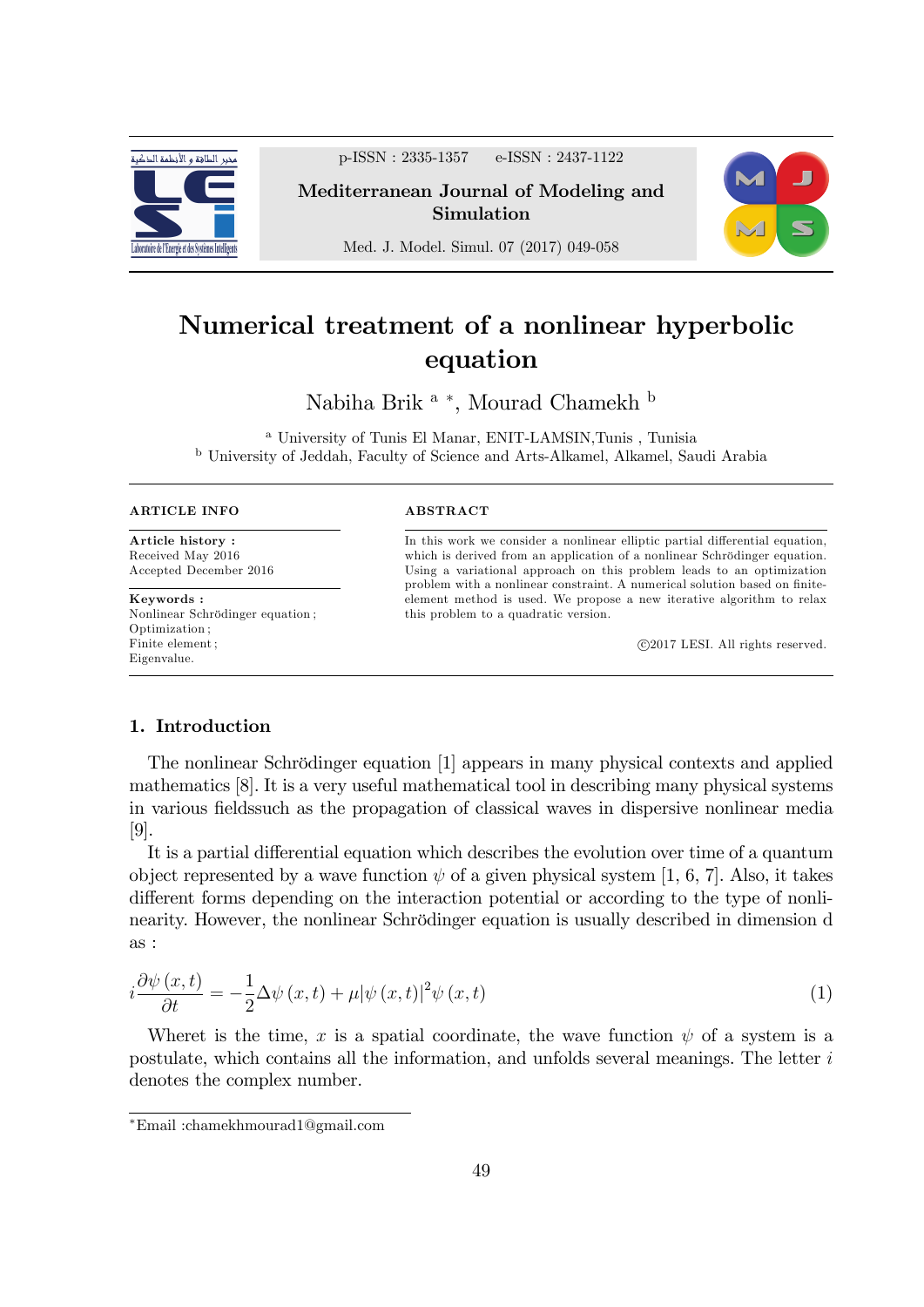And we have  $x = \sum_{n=1}^{d} x_n^2$  $j=1$  $r_j e_j$  and  $\Delta = \sum^d$  $j=1$  $\partial^2$  $\frac{\partial^2}{\partial^2 r_j}$  is the Laplace operator. The parameter  $\mu$ characterizes the nonlinearity of the problem[1].

To solve the equation  $(1)$ , we look for a wave solution  $[6, 7]$  which is written in this following form

$$
\psi(x,t) = e^{-i\lambda t} u(x) \tag{2}
$$

The parameter  $\lambda$  is interpreted physically as the chemical potential of the given system. By replacing (2) in (1), we get the following Euler-Lagrange equation :

$$
-\frac{1}{2}\Delta u + \mu |u|^2 u = \lambda u \tag{3}
$$

In the case, where G is equal to the positive constant  $\mu$ , we will obtain the following problem with constant that we will study in this paper.

We consider "the operator" H of Schrödinger [6] which for all  $u \in H_0^1(\Omega)$ :

$$
\Delta u = -\Delta u + \mu u^3
$$

Where  $\Omega$  is an open bounded subset of  $\mathbb{R}^N$  with regular border  $\partial\Omega$  and  $\mu \in \mathbb{R}^+$ . Let the problem be to find a function  $u \in H_0^1(\Omega)$  and a real  $\lambda \in \mathbb{R}$  solution of :

$$
\begin{cases}\n-\Delta u + \mu u^3 = \lambda u \text{ in } \Omega, \forall \mu \in \mathbb{R}^+ \\
u = 0 \text{ on } \partial \Omega\n\end{cases} (4)
$$

This problem can be treated as an eigenvalue problem of the nonlinear "operator"  $H$  with homogeneous Dirichlet condition. By using the Green's formula, we obtain the following energy minimization problem

$$
\min_{\nu\in K}J\left(\nu\right)
$$

with 
$$
J(\nu) = \frac{1}{2} \int_{\Omega} |\nabla \nu|^2 + \frac{\mu}{4} \int_{\Omega} \nu^4
$$
 for a give  $\mu \in \mathbb{R}^+$ , and  $\nu \in K = \left\{ \nu \in H_0^1(\Omega) / \int_{\Omega} \nu^2 = 1 \right\}$ 

:

**Proposition 1.** We suppose that  $\mu \geq 0$  and if N is such that the injection of  $H_0^1(\Omega)$ in  $L^4(\Omega)$  is compact, then the functional J is infinite in  $H_0^1(\Omega)$ , the set K is non empty and weakly closed in  $H_0^1(\Omega)$  and J has at least a global minimum in K.

**Remark 1.** The problem (4) has more then a solution, since, u is a solution, then  $-u$ and |u| are also solutions. To construct the iterative algorithm, we suppose that  $u_k$  is known at the iteration k and we find  $u_{k+1}$ . This is what we examine in the remaining sections of this paper. For this, we posed  $g_k = u_k^2$  and we consider the next problem.

$$
\begin{cases}\n-\Delta u_{k+1} + \mu g_k u_{k+1} = \lambda u_{k+1} \text{ in } \Omega, \forall \in \mathbb{R}^+ \\
u_{k+1} = 0 \text{ on } \partial\Omega\n\end{cases} (5)
$$

This problem leads to a nonlinear eigenvalue problem according to the operator  $-\Delta$  +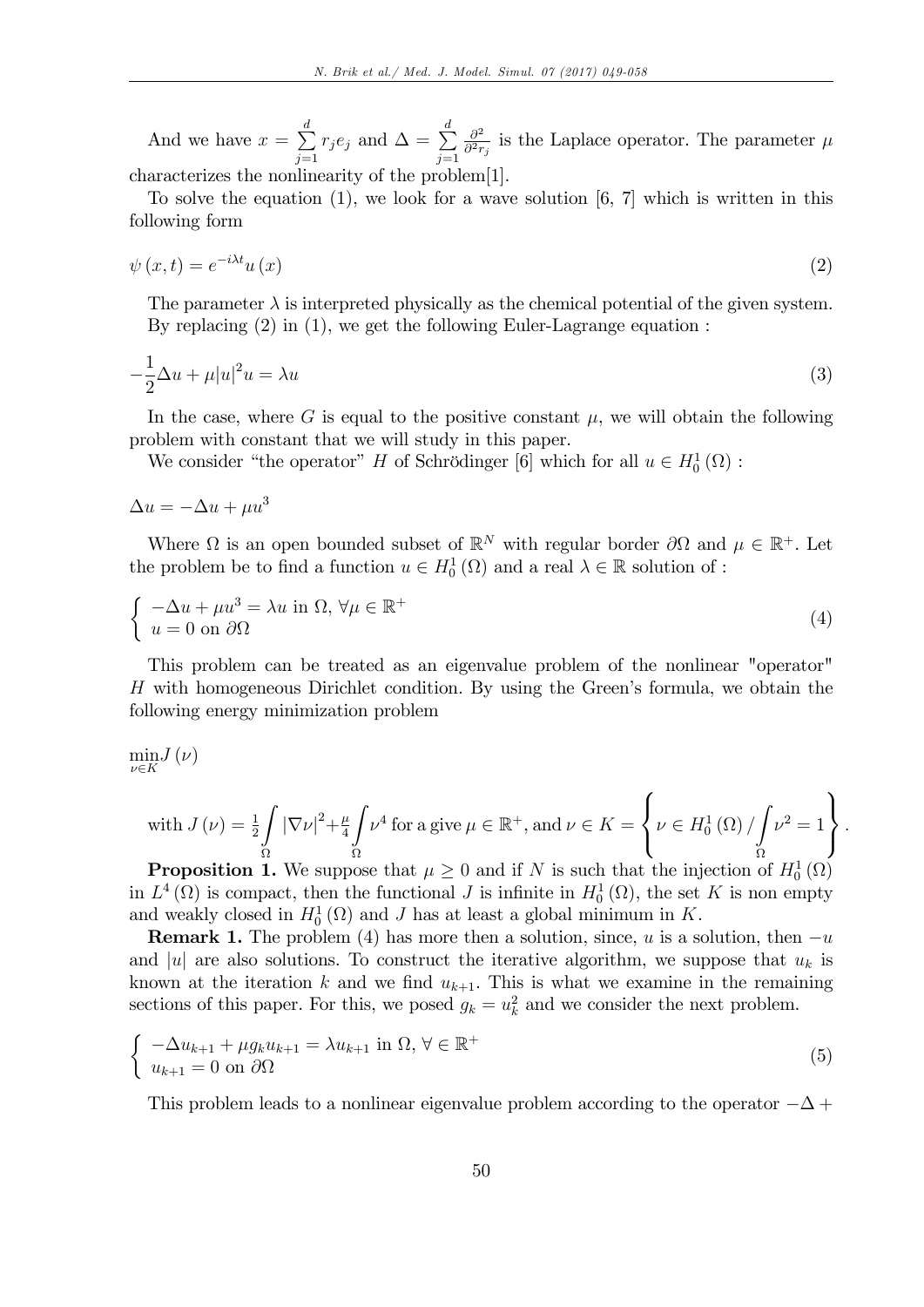$\mu g_k Id.$ 

**Proposition 2.** The solution u of the problem  $(4)$  is an eigenfunction associated to the smallest eigenvalue of the operator  $-\Delta + \mu u^2 Id$ . Then, it is solution of

$$
\min_{\nu \in K} \frac{1}{2} \int\limits_{\Omega} |\nabla \nu|^2 + \frac{\mu}{2} \int\limits_{\Omega} u^2 \nu^2 \tag{6}
$$

**Proposition 3.** All global minimum of  $J$  on  $K$  keeps a constant sign and the equation (3) has a unique couple  $(u, \lambda)$  solution such as u is nonnegative.

We have proved that the direct minimization problem (4) with a nonlinear constraint has at most one nonnegative solution, which is also the positive single solution of the  $equation(3)$ . However, this last equation may admit an infinite solution and change sign.

#### 2. Finite-element approximation

We propose an approach for an optimization of finite element analysis  $[4, 5]$ . Therefore, we consider the first order finite-element method given by

 $V_h = \{ \nu_h \in C^0([a, b]) ; \nu_{h|[x_i, x_{i+1}]} \in P_1 \text{ and } \nu_h(a) = \nu_h(b) = 0 \}$ 

Where  $i \in \{1, ..., n\}$  and with meshsize  $h = \frac{b-a}{n+1}$ . Then  $V_h \subset H_0^1(\Omega)$ , and  $\forall \nu_h \in V_h$ . We have :

$$
\nu_{h}\left(x\right)\sum_{i=1}^{n}\nu\left(x_{i}\right)\varphi\left(x_{i}\right)
$$

with  $\varphi_i$  are the piecewise linear functions.

This method is used to evaluate the objective function with a nonlinear equality constraint in order to find an approximate solution. The problem is discretized as follows :

$$
\min_{\nu_h \in K_h} J(\nu_h) = \min_{\nu_h \in K_h} (C_h \nu_h, \nu_h)
$$
\n<sup>(7)</sup>

with 
$$
C_h = \frac{1}{2} (A_h + \frac{\mu}{2} M_{\nu_h}), K_h = \begin{cases} \nu_h \in \mathbb{R}^n; (B_h \nu_h, \nu_h) = \int \nu_h^2 = 1 \\ 0, \quad \nu_h = 1 \end{cases}
$$
,  

$$
A_h = \frac{1}{h} \begin{pmatrix} 2 & -1 & \cdots & 0 \\ -1 & 2 & \cdots & \vdots \\ \vdots & \vdots & \ddots & -1 \\ 0 & \cdots & -1 & 2 \end{pmatrix}, B_h = \frac{h}{6} \begin{pmatrix} 4 & 1 & \cdots & 0 \\ 1 & 4 & \cdots & \vdots \\ \vdots & \vdots & \ddots & 1 \\ 0 & \cdots & 1 & 4 \end{pmatrix},
$$

and  $M_{\nu_h}$  is a  $\nu$  dependent symmetric matrix.

**Proposition 4.** The function  $J_h: K_h \to \mathbb{R}^N$ ;  $\nu_h \to J(\nu_h)$  is continuous on  $\mathbb{R}^N$  and  $K_h$ is a non-empty closed set of  $\mathbb{R}^N$ , then  $J_h$  has at least a minimum in  $K_h$ .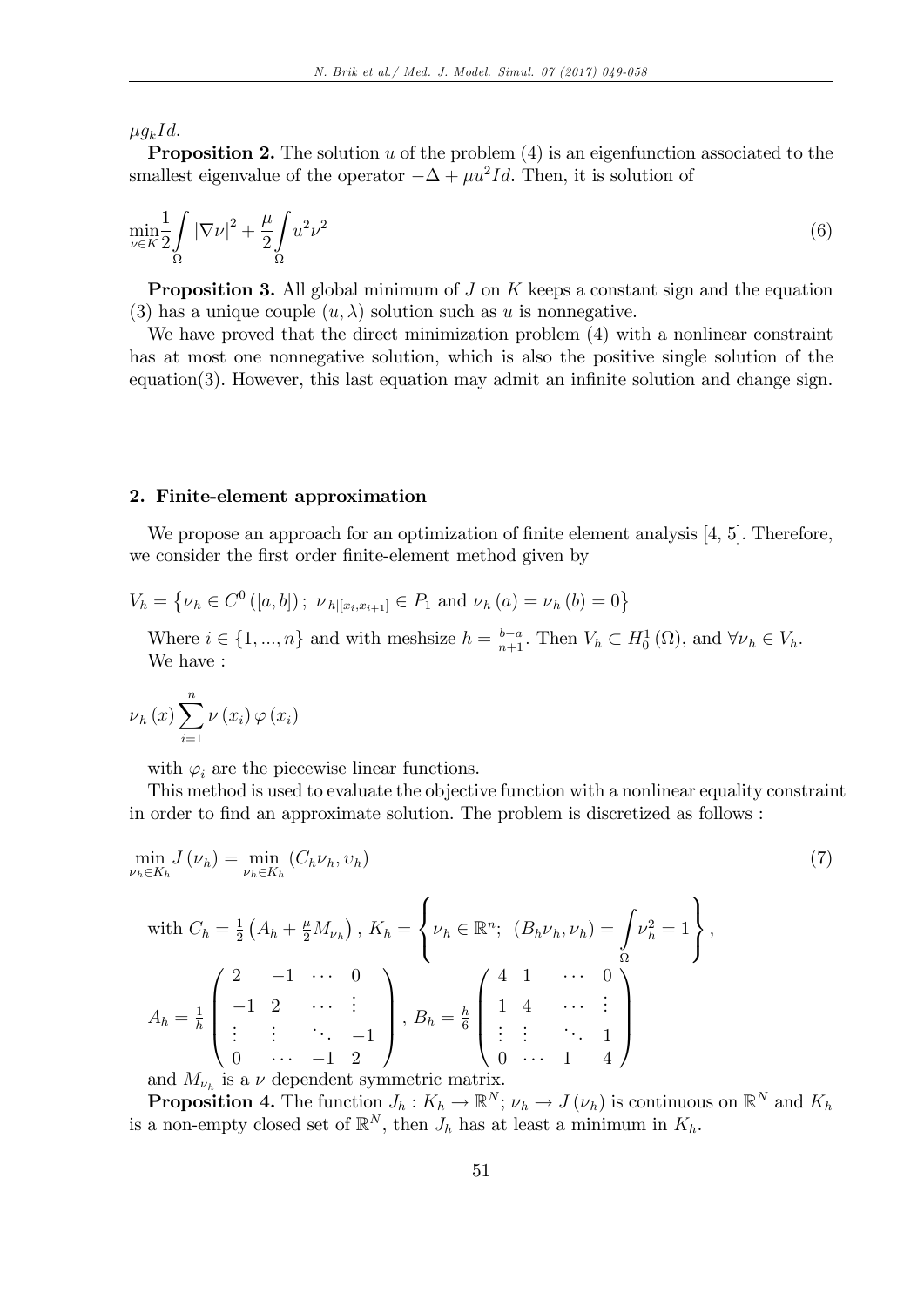#### 3. Iterative method

If u is a solution of (4) associated to the eigenvalue  $2\lambda$ , or if  $(u, \lambda)$  is a solution of (3) with u is nonnegative, then u is a solution of the following quadratic minimization problem

$$
\min_{\nu \in K_u} \frac{1}{2} \int_{\Omega} |\nabla \nu|^2 + \frac{\mu}{2} \int_{\Omega} u^2 \nu^2
$$
  
with the set  $K_u = \left\{ \nu \in H_0^1(\Omega) / \int_{\Omega} uv = 1 \right\}$ . We will hold this note in what follows.

Hence the objective idea of numerical solution of our problem, using the iterative method is to calculate the positive solution of (4) thanks to the following proposed algorithm :

- Choose  $v_0 > 0 / ||v_0||_L^2$  $L^2(\Omega) = 1$ 

- For 
$$
k \geq 0
$$
 calculate  $\tilde{v}_{k+1}$  solution of

$$
\min_{\nu \in K_{v_k}} \frac{1}{2} \int_{\Omega} |\nabla \nu|^2 + \frac{\mu}{2} \int_{\Omega} v_k^2 \nu^2
$$
\n
$$
- v_{k+1} := \frac{v_{k+1}}{\|\tilde{v}_{k+1}\|_{L^2(\Omega)}} - k = k+1
$$
\n
$$
- \text{ if } \|v_{k+1} - v_k\|_{L^2(\Omega)} \le \varepsilon \text{ or } k \ge k_{\text{max}} \text{ RETURN}
$$
\n
$$
\sum_{k=1}^{k+1} \int_{-\infty}^{+\infty} |v_k|^2 \nu_k^2 \nu_k^2 \nu_k^2
$$
\n
$$
\le \varepsilon \text{ or } k \ge k_{\text{max}} \text{ RETURN}
$$

With  $k_{max}$  is the maximum number of iterations and  $\varepsilon$  is a given tolerance.

**Proposition 5.** Suppose that  $\mu = 0$ . If  $\int uv_0 \neq 0$ , then the sequence  $(v_k)_{k \geq 0}$  converges Ω

in  $H_0^1(\Omega)$  to  $\overline{v} = u$  and it is a single non-negative solution of problem (4).

**Proposition 6.** For  $\mu > 0$ , if the sequence  $v_k \to \bar{v}$  in  $H_0^1(\Omega)$ , then  $\bar{v}$  is a single nonnegative solution of problem (4).

#### 4. Numerical results

In this section, we proposed some numerical examples. We discuss the performance of our proposed iterative algorithm. That is, while we have made a comparison between the numerical results of this algorithm and the numerical results obtained by the pre-defined function fminconMatlab. The function fmincon serves to minimize a quadratic subject to nonlinear constraints. For  $\Omega = \left] 0, 1 \right[$ , the function fmincon solves the problem (7) without any difficulties. However, if the number of discretization nodes  $n$  exceeds 80, the solution begin to diverge as is shown in figure 1 (left). The figure 1 (right) shows that the proposed method computes the solution and has encountered no problems for  $n = 100$ . We have chosen  $k_{max} = 500$  and  $\varepsilon = 10^{-4}$ .

For  $\mu = 0$ , we have a solution associated to the linear calculated operator  $-\Delta$ . The exact solutioncorresponds to the function  $x \to \sqrt{2} \sin(\pi x)$  as a proper function of the linear operator  $-\Delta$  associated with the smallest eigenvalue  $\lambda = \pi^2 = 9,86960$ .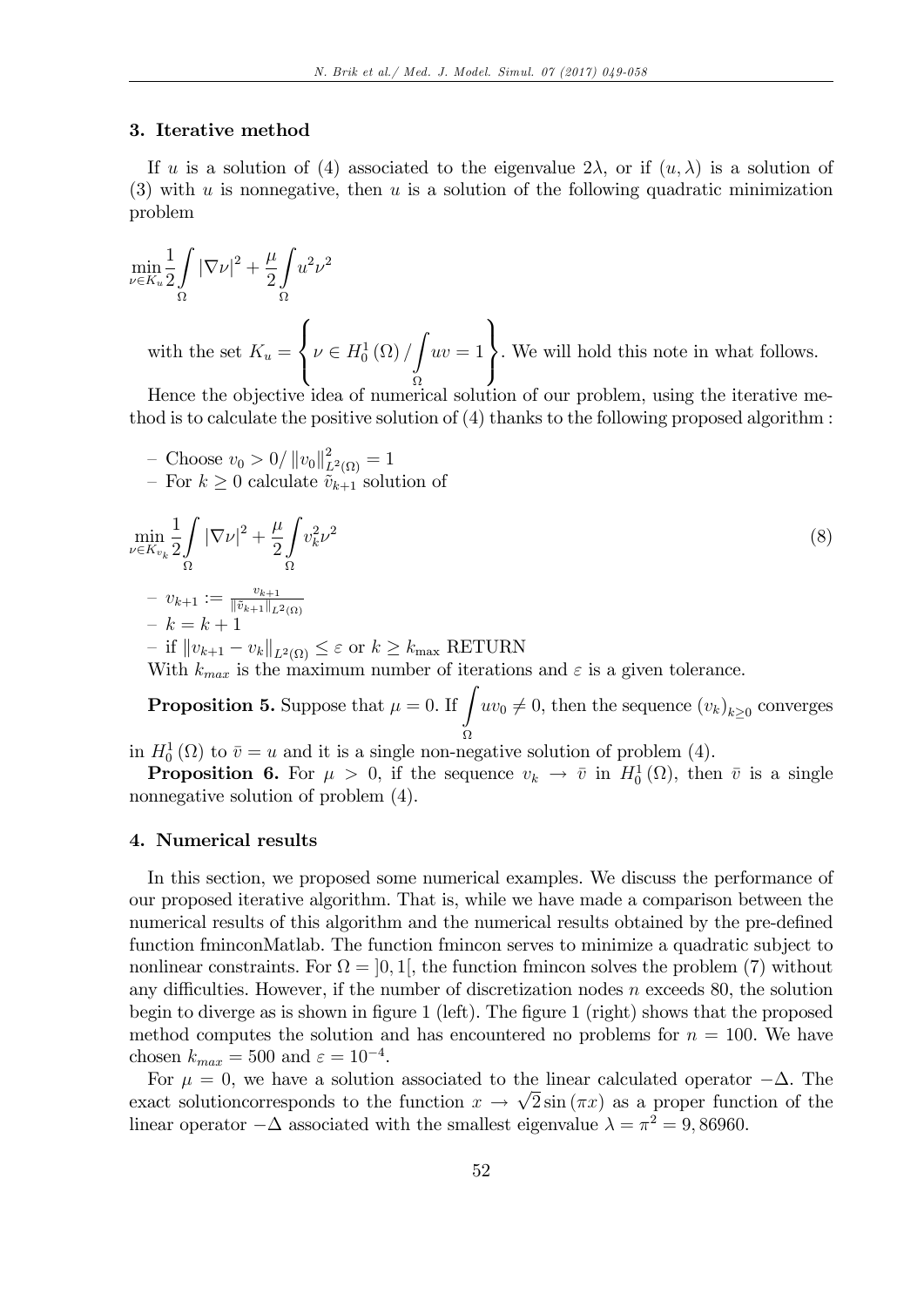

Fig.  $1$  – Numerical results obtained by both function fminconMatlab (left) and the iterative algorithm for  $\mu = 10$  (right).



Fig.  $2$  – Numerical results obtained by both function fminconMatlab (left) and the iterative algorithm for  $\mu = 0$  (right).

In figure 3 (left) we can see that the iterative algorithm computes the nonlinear solution with success for  $n = 500$  and  $\mu = 10$ . In addition, the number of iterations used is 124. We can say that the iterative method is more effective in CPU time figure 3 (right).



Fig. 3 – Numerical results obtained by iterative algorithm to  $n = 500$  and  $\mu = 10$  (left). The CPU times presented in blue curve and red curve, respectively, by fmincon function and the proposed method (right).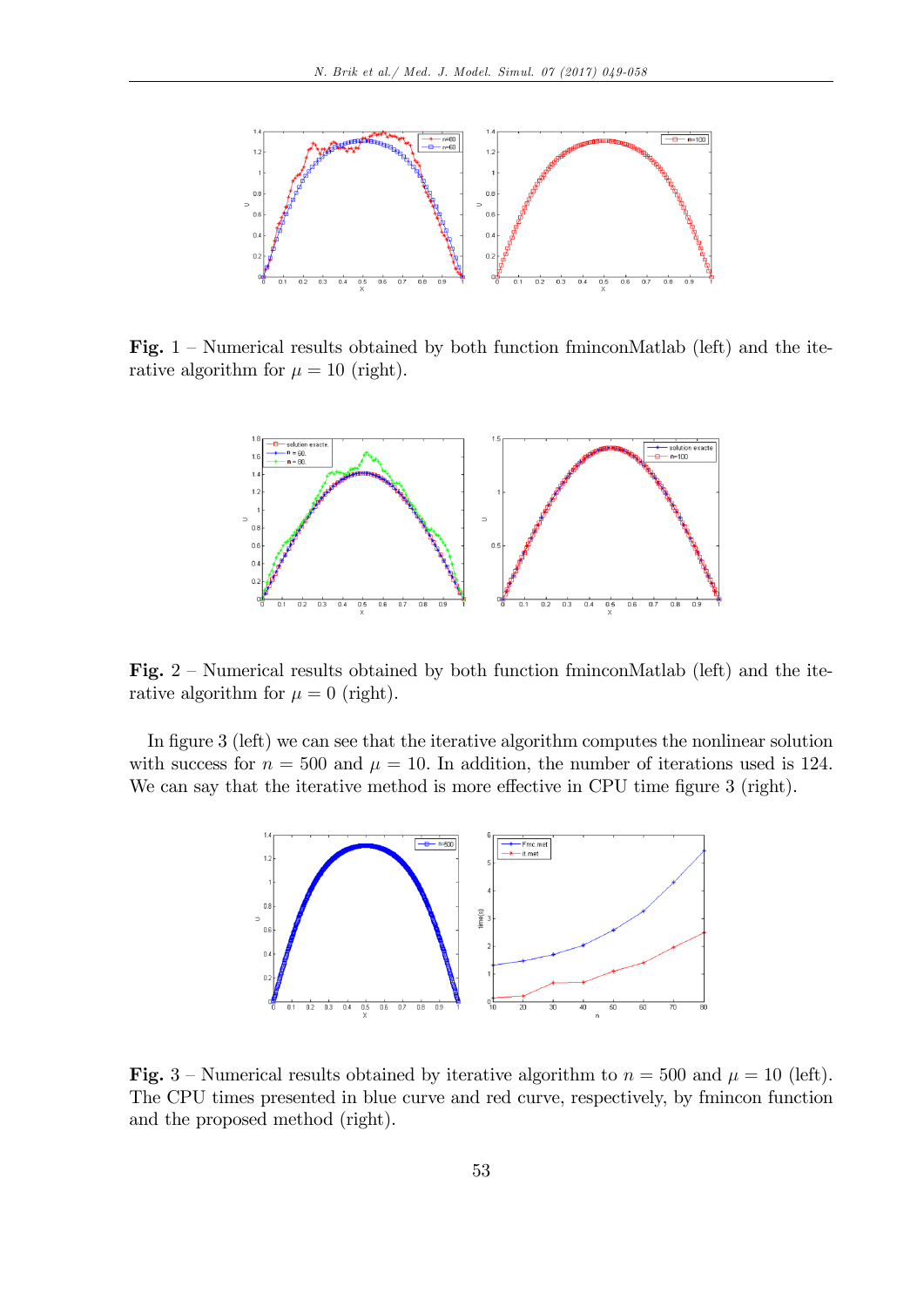Without imposing the constraint  $v \geq 0$ , there is a risk obtain the negative solution which is the opposite of the solution we are looking for. But, the fmincon function give a changing sign solution. This is the case of the following example, where we took  $\mu = 10$ ,  $\Omega = ]0,100[$ , without considering the constraint  $v \ge 0$ , we get the solution illustrated in figure 4.



**Fig.** 4 – Negative and changing signsolutions for  $n = 60$ .

In order to test the effect of the parameter of the problem, we have computed the solution with different values of the size of  $\Omega$  and  $\mu$  . We note that when the value  $\mu$  is very high or when  $\Omega$  is a large domain the function fminconMatlab and the iterative method give a bad results. If the domain is wide ( for example  $\Omega = [0, 1000]$  ), the number of discretization  $(n < 1000)$  is insufficient to approximate numerically the sought solution.

If the value  $\mu$  is very important ( for example  $\mu = 1000$ ), the term  $\int |\nabla v|^2$  becomes Ω

negligible compared to the term  $\mu$ Z Ω  $v<sup>4</sup>$ . This explains the divergence of the solution.

The iterative algorithm is more efficient and more optimal than the direct method.

**Table**  $1$  – Comparison of the numerical results.

|         |                                      | fminconMatlab   Iterative method |
|---------|--------------------------------------|----------------------------------|
| $\mu=0$ | 60 $\lambda = 9.87$                  | $\lambda = 9,898$                |
|         | $\mu = 10   100   \lambda = 24, 167$ | $\lambda = 24, 167$              |

#### 5. Conclusion

In this paper, an eigenvalue problem of a nonlinear hyperbolic operator is studied. We have proved the existence and the uniqueness of a nonnegative solution. In addition, we have proposed a simple iterative to resolve this problem. The numerical result shows its performance in CPU time and in convergence.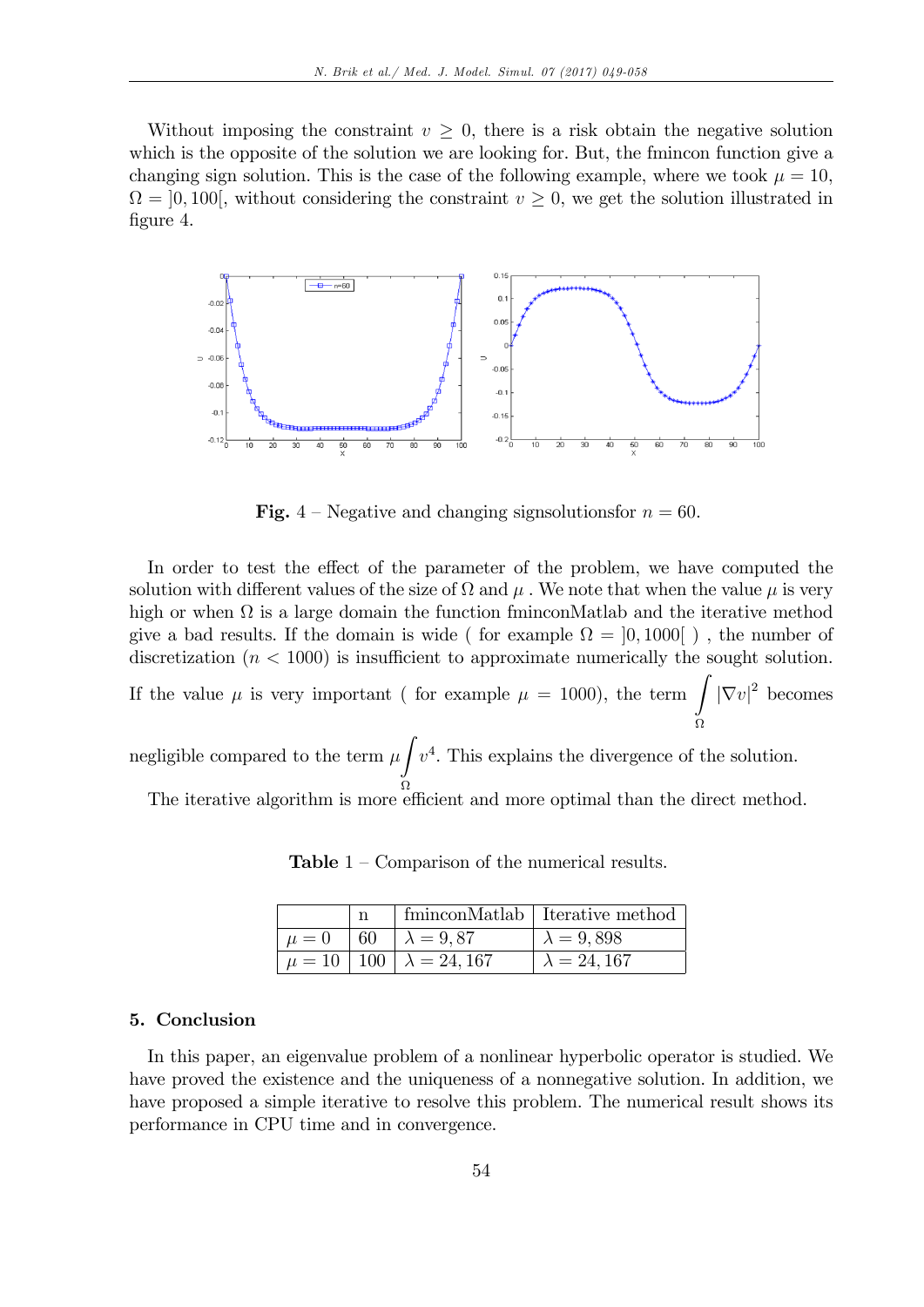#### Acknowledgement

The authors would like to express their honest thanks to Professor RadhiaBessi for valuable suggestions on the area of this paper.

#### REFERENCES

- [1] A. Aftalion, J. Dalibardand C. Josserand, Equation de Schrödinger non linéaire, Des Condensats de Bose Einstein aux Supersolides, Edition de l'Ecole Polytechnique, 1970.
- [2] Hamburger, C.Quasimonotonicity, regularity and duality for nonlinear systems of partial differential equations, Ann. Mat. Pura. Appl. 169, p. 321-354, 1995.
- [3] H. Brézis. Analyse fonctionnelle, Masson édition, Paris, 1983.
- [4] J.F. Bonnas and A. Shapiro. Perturbation Analysis of Optimization Problems, Springer edition, 2000.
- [5] J.H. Salac. Méthode des éléments Finis, Analyse numérique des équations aux dérivées partielles, p.30 - 100, 2006.
- [6] O. Lablée. Spectre du Laplacien et de l'opérateur de Schrödinger sur une variété : de la géométrie spectrale à l'analyse semi classique. SMF-Gazette -116, Avril 2008.
- $[7]$  V. Pavlović, L. Stevanović, Group velocity of light in a three level ladder-type spherical quantum dot with hydrogenic impurity. Superlatticesand Microstructures, In Press, Available online 3 October 2016.
- [8] Y. Dereli, The meshless kernel-based method of lines for the numerical solution of the nonlinear Schrödinger equation, Engineering Analysis with Boundary Elements, Volume 36, Issue 9, 1416-1423, 2012.
- [9] Yi Wan and C. M. Soukoulis. One-dimensional nonlinear Schrödinger equation : A nonlinear dynamical approach, physical Review, 41, 2, 800, 1990.

#### Appendix

#### Proof of proposition 5

If  $\mu = 0$ : Let the following minimization problem

$$
\min_{v \in K_{v_k}} F(v) = \min_{v \in k_{v_k}} \frac{1}{2} \int_{\Omega} |\nabla v|^2
$$

To study the convergence, we go through various steps.

Beginning to prove that the sequence  $(||v_k||)_{k\geq 0}$  is convergent. In fact, the following inequality is immediate as  $\tilde{v}_{k+1}$ .

is a minimum of F and  $v_k$  is admissible :  $F(\tilde{v}_{k+1}) \leq F(v_k)$ , which gives  $\|\tilde{v}_{k+1}\|_F^2$  $H_0^1(\Omega) \cong$  $||v_k||_F^2$  $^L_{H^1_0(\Omega)}$ .

Knowing that  $v_{k+1} = \frac{\tilde{v}_{k+1}}{\|\tilde{v}_{k+1}\|_{\infty}}$  $\frac{v_{k+1}}{\|\tilde{v}_{k+1}\|_{L^2(\Omega)}}$  and using the of Cauchy-Schwartz inequality, we have  $0 < ||v_{k+1}||_{H_0^1(\Omega)} \leq ||v_k||_{H_0^1(\Omega)}.$ 

So, the sequence  $\left( ||v_k||_{H_0^1(\Omega)} \right)_{k \geq 0}$ is a decreasing sequence and it is bounded below by 0, therefore it is convergent.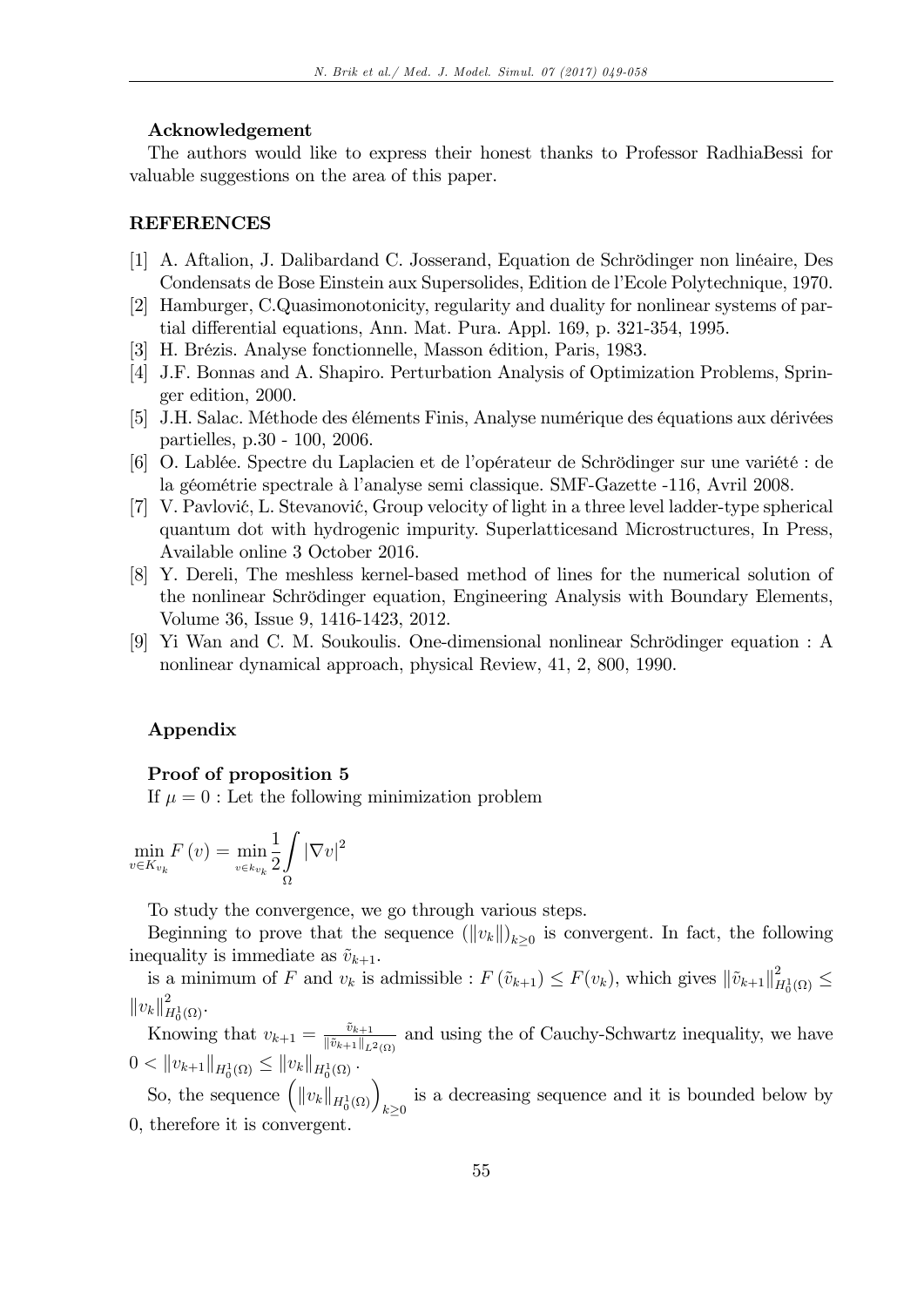In second step, we show that 
$$
\|\tilde{v}_{k+1}\|_{L^2(\Omega)} \to 1
$$
.  
\nIn fact, we know that  $F_k$  is  $\alpha$  - convex, for  $\alpha = 1$ .  
\n $F\left(\frac{1}{2}\tilde{v}_{k+1} + \frac{1}{2}v_k\right) + \frac{1}{8}\|\tilde{v}_{k+1} - v_k\|_{H_0^1(\Omega)}^2 \le \frac{1}{2}F\left(v_k\right) + \frac{1}{2}F\left(\tilde{v}_{k+1}\right)$ .  
\nAs  $\tilde{v}_{k+1}$  is a minimum, then we have  
\n $F\left(\tilde{v}_{k+1}\right) + \frac{1}{8}\|\tilde{v}_{k+1} - v_k\|_{H_0^1(\Omega)}^2 \le \frac{1}{2}F\left(v_k\right) + \frac{1}{2}F\left(\tilde{v}_{k+1}\right)$   
\n $\frac{1}{4}\|\tilde{v}_{k+1} - v_k\|_{H_0^1(\Omega)}^2 \le F\left(v_k\right) - F\left(\tilde{v}_{k+1}\right) = \frac{1}{2}\left(\|v_k\|_{H_0^1(\Omega)}^2 - \|\tilde{v}_{k+1}\|_{H_0^1(\Omega)}^2\right)$   
\nAnd since  $\|v_{k+1}\|_{H_0^1(\Omega)} \le \|\tilde{v}_{k+1}\|_{H_0^1(\Omega)}$ , then  
\n $\frac{1}{2}\|\tilde{v}_{k+1} - v_k\|_{H_0^1(\Omega)}^2 \le \|v_k\|_{H_0^1(\Omega)}^2 - \|\tilde{v}_{k+1}\|_{H_0^1(\Omega)}^2$   
\nAccording to the previous conclusion, we find  $\|\tilde{v}_{k+1} - v_k\|_{H_0^1(\Omega)} \to 0$ .  
\nUsing the inequality of Poincaré :  $\exists C_p > 0$  such as  
\n $\|\|\tilde{v}_{k+1}\|_{L^2(\Omega)} - \|v_k\|_{L^2(\Omega)} \le \|\tilde{v}_{k+1} - v_k\|_{L^2(\Omega)} \le C_p \|\tilde{v}_{k+1} - v_k\|_{H_0^1(\Omega)}$ ,  
\nthen  $\|v_{k+1} - v_k\|_{H_0^1(\Omega)} \xrightarrow{\to}$ 

real sequence  $(\lambda_k)_k = \left( \|\tilde{v}_{k+1}\|_F^2 \right)$  $\binom{2}{H_0^1(\Omega)}$  is also bounded.

For a subsequence,  $\exists \bar{v} \in H_0^1(\Omega)$  and  $\bar{\lambda} \in \mathbb{R}$  such as  $v_k \to \bar{v}$  in  $H_0^1(\Omega)$  and  $\lambda_k \to \bar{\lambda}$  in R.

Thanks to the compact injection of  $H_0^1(\Omega)$  into  $L^2(\Omega)$ , we have  $v_k \underset{k\to\infty}{\to} \bar{v}$  in  $L^2(\Omega)$ . Since we have

$$
-\Delta \tilde{v}_{k+1} = \lambda_k v_k, \text{ thus}
$$

$$
\int_{\Omega} \nabla \tilde{v}_{k+1} \nabla v = \lambda_k \int_{\Omega} v_k v, \forall v \in D(\Omega)
$$

$$
\Omega
$$
When we tender  $k$  to  $+\infty$ , we obtain

$$
\int_{\Omega} \nabla \bar{v} \nabla v = \bar{\lambda} \int_{\Omega} \bar{v} v, \,\forall v \in D(\Omega)
$$

So  $-\Delta \bar{v} = \bar{\lambda} \bar{v}$ . Like this  $v_k \geq 0$  p. p. and not null, therefore  $\bar{v} \geq 0$ .

The uniqueness of a positive proper function implies that  $\bar{v} = u$  and  $\lambda = \bar{\lambda}$ .

Finally, the sequence  $(v_k)_k$  converges weakly to u in  $H_0^1(\Omega)$  and it is as  $||v_k||_{H_0^1(\Omega)} \to$  $||u||_{H_0^1(\Omega)}$ , in [3] we have  $(v_k)_k$  converges strongly to u in  $H_0^1(\Omega)$ .

### Proof of proposition 6

If  $\mu > 0$ : The steps of this proof are similar to the case  $\mu = 0$ , but assuming here that the sequence  $(v_k)_k$  converges strongly to  $\bar{v}$  in  $H_0^1(\Omega)$ .

We recall that  $\tilde{v}_{k+1}$  is a solution of problem

$$
\min_{\Omega} F_k(v) = \min_{\Omega} \frac{1}{2} \int_{v v_k = 1} |\nabla v|^2 + \frac{\mu}{2} \int_{\Omega} v_k^2 v^2
$$

We beginning by the step, to prove that  $\|\tilde{v}_{k+1}\|_{L^2(\Omega)} \to 1$ . Such as

$$
v_{k+1} = \frac{\tilde{v}_{k+1}}{\|\tilde{v}_{k+1}\|_{L^2(\Omega)}},
$$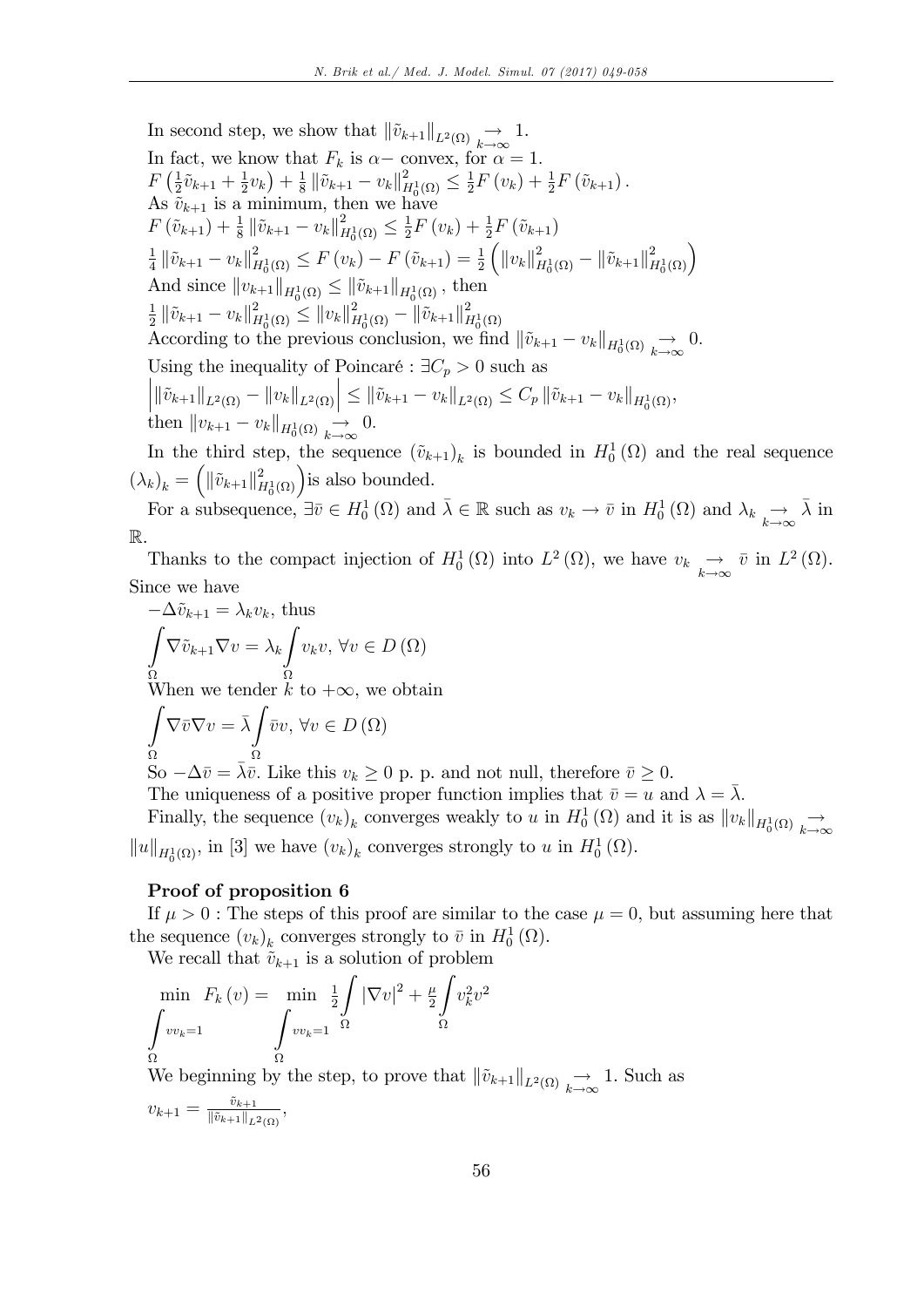then, using the inequality of Cauchy-Schwartz, we have

$$
1 = \int_{\Omega} \tilde{v}_{k+1} v_k \leq \int_{\Omega} v_k^2 \int_{\Omega} \tilde{v}_{k+1}^2, \int_{\Omega} v_k^2 = 1 \text{ i.e.}
$$
  
\n
$$
\|\tilde{v}_{k+1}\|_{L^2(\Omega)} \geq 1.
$$
  
\nBesides, we have  $F_k$  is strongly convex and  $\tilde{v}_{k+1}$  achieves a minimum for  $F_k$ , then  $\frac{1}{2}F(\tilde{v}_{k+1}) + \frac{1}{8} \|\tilde{v}_{k+1} - v_k\|_{H_0^1(\Omega)}^2 \leq \frac{1}{2}F(v_k)$   
\nSo,  
\n
$$
\frac{1}{8} \|\tilde{v}_{k+1} - v_k\|_{H_0^1(\Omega)}^2 \leq \frac{1}{2}F(v_k) - \frac{1}{2}F(\tilde{v}_{k+1})
$$
  
\ngiving  
\n
$$
\frac{1}{4} \|\tilde{v}_{k+1} - v_k\|_{H_0^1(\Omega)}^2 \leq F(v_k) - \left(\int_{\Omega} \tilde{v}_{k+1}^2 \right) F(v_{k+1})
$$
  
\nand since 
$$
\int_{\Omega} \tilde{v}_{k+1}^2 \geq 1
$$
, the  
\n
$$
\frac{1}{4} \|\tilde{v}_{k+1} - v_k\|_{H_0^1(\Omega)}^2 \leq F(v_k) - F(v_{k+1})
$$
  
\n
$$
\leq \frac{1}{2} \int_{\Omega} |\nabla v_k|^2 - \frac{1}{2} \int_{\Omega} |\nabla v_{k+1}|^2 + \frac{\mu}{2} \int_{\Omega} v_k^2 (v_k^2 - v_{k+1}^2)
$$
  
\n
$$
\leq \frac{1}{2} \int_{\Omega} |\nabla v_k|^2 - \frac{1}{2} \int_{\Omega} |\nabla v_{k+1}|^2 + \frac{\mu}{2} \int_{\Omega} v_k^4 \int_{\Omega} (v_k^2 - v_{k+1}^2)^2
$$
  
\nLike that  $v_{k+1} \xrightarrow{\sim} \bar{v}$  in  $H_0^1(\Omega)$  and the injection of  $H_0^1(\Omega)$  in  $L^4(\Omega)$  is continuous from

Rellich- Kondrachov (see [5]), then we have

 $\|\tilde{v}_{k+1} - v_k\|_{H_0^1(\Omega)} \to 0$ Using the inequality of Poincaré :  $\exists C_p > 0$  such as  $\left\| \|\tilde{v}_{k+1} \|_{L^2(\Omega)} - \|v_{k+1} \|_{L^2(\Omega)} \right\|$  $\leq ||\tilde{v}_{k+1} - v_k||_{L^2(\Omega)} \leq C_p ||\tilde{v}_{k+1} - v_k||_{H_0^1(\Omega)}$ Hence the result  $||v_{k+1}||_{L^2(\Omega)} \to 1$ , such as  $||v_k||_{L^2(\Omega)} = 1$ . Thus, we have  $\tilde{v}_{k+1} = ||\tilde{v}_{k+1}||_{L^2(\Omega)} \to \bar{v}$  in  $H_0^1(\Omega)$ , therefore  $\tilde{v}_{k+1} = \bar{v} \underset{k \to \infty}{\to} \text{ in } H_0^1(\Omega)$ In the second step, we note that  $\|\bar{v}\|_{L^2(\Omega)} = 1 = \lim_{k \to \infty} \|v_k\|_{L^2(\Omega)}$ . Let  $\bar{\lambda} = \lim_{k \to \infty}$  $\lambda_k$ 

Let us demonstrated that  $(\bar{v}, \bar{\lambda})$  is a solution.  $\mathbf{I}_p$   $\mathbf{f}_{\alpha}$ 

$$
\frac{\text{max}}{2}
$$

$$
-\tilde{v}_{k+1} + \mu v_k^2 \tilde{v}_{k+1} = \lambda_k v_k
$$
 multiplying this equation by a test function  $v \in D(\Omega)$  and using the Green's formula, we obtain

$$
\int_{\Omega} \nabla \tilde{v}_{k+1} \nabla v + \mu \int_{\Omega} v_k^2 \tilde{v}_{k+1} v = \lambda_k \int_{\Omega} v_k v
$$
\nWe already have,  $(v_k)_k$  and  $(\tilde{v}_{k+1})_k$  are two sequence which strongly converge to  $\bar{v}$  in